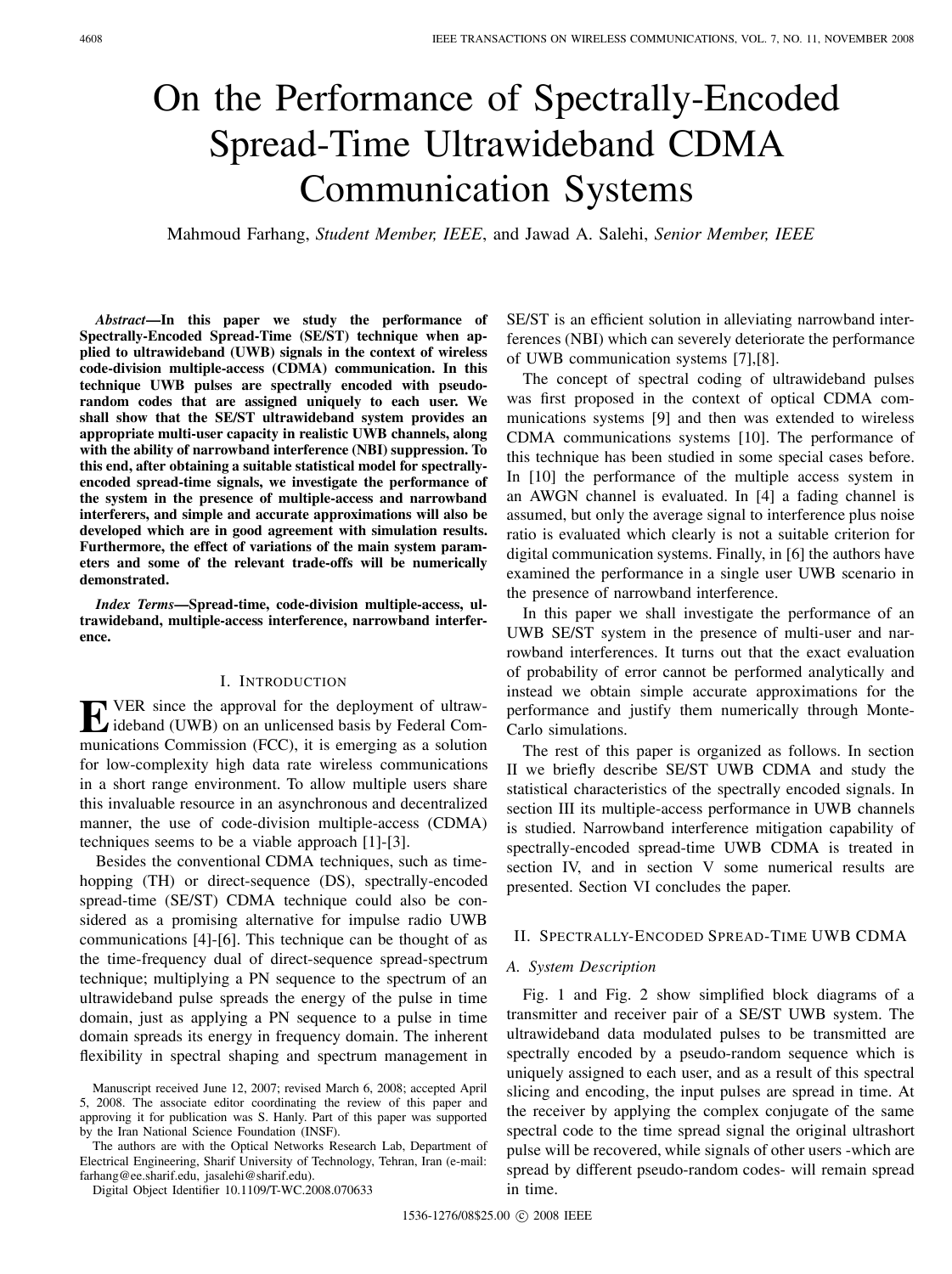

Fig. 1. (a) SE/ST-UWB transmitter, and (b) SE/ST-UWB receiver

Specifically, let  $\sum_{n} a_n^{(k)} g(t - nT)$  be the input signal to the spectral encoder of the kth user, in which  $g(t)$  is the UWB pulse and  $\{a_n^{(k)}\}$  is the data sequence. In the following a BPSK modulation will be assumed. From Fig. 1 the output of the spectral encoder can be written as

$$
s^{(k)}(t) = \sum_{n} a_n^{(k)} p^{(k)}(t - nT),
$$
\n(1)

where  $p^{(k)}(t) = g(t) * pn^{(k)}(t)$ , with  $pn^{(k)}(t)$  being the inverse Fourier transform of the spectral code  $PN^{(k)}(f)$ .

Let  $2W$  denote the total signal bandwidth, and assume  $PN^{(k)}(f)$  has the same frequency support as the ultrawideband pulse, and consists of chips that are  $\Omega$  Hz wide (Fig. 3), and let  $N_0 = \frac{2W}{\Omega}$ , therefore

$$
PN^{(k)}(f) = \sum_{m=0}^{N_0/2 - 1} c_m^{(k)} r_{\Omega}(f - f_L - m\Omega), f > 0 \tag{2}
$$

with  $\{c_i^{(k)}\}$  being the pseudo-random spectral code of user  $k, r_{\Omega}(f) = \begin{cases} 1 & 0 < f < \Omega \\ 0 & \text{o.w.} \end{cases}$ , and  $PN^{(k)}(-f) = PN^{(k)*}(f)$ to render the signal real.  $f_L$  is the lower cutoff frequency of

the UWB pulse, and for simplicity is taken to be zero in the following. So, the transmitted spectrally coded pulse will be,

$$
p^{(k)}(t) = g(t) * \underbrace{\left(\frac{\sin \pi \Omega t}{\pi t} \sum_{m=-N_0/2}^{N_0/2-1} c_m^{(k)} e^{j2\pi \Omega(m+1/2)t}\right)}_{pn^{(k)}(t)}.
$$
\n(3)

The temporal width of the term in the parenthesis is determined by its envelope, i.e.,  $\frac{\sin \pi \Omega t}{\pi t}$ , and approximately equals  $\frac{2}{\Omega} = \frac{N_0}{W}$ . As the duration of  $g(t)$  is on the order of  $\frac{1}{W}$ , for  $\widetilde{N}_0 \gg 1$  the time duration of  $p^{(k)}(t)$  is approximately  $\frac{N_0}{W}$ , from which the resulting time spreading is clear. Also, from (3) it is seen that the coded pulse is of infinite duration, and thus it must be truncated by a proper time window  $w(t)$ . It is shown in [11] that windowing has a negligible effect on the performance, so for simplicity we consider  $w(t)=1, \forall t$ , in our analysis.

#### *B. Statistical Analysis of the Encoded Signal*

In this subsection we study and analyze the statistical properties of the encoded, or equivalently, incorrectly decoded



Fig. 2. Spectral encoder implementation using Fourier transformers



Fig. 3. An example of a spectral pseudo-random code

signals which constitute the multiple access interference at the receiver.

The statistics of single spectrally coded pulses has already been analyzed in the context of the optical counterpart of the SE/ST-CDMA technique [9], and the results can be reproduced here with minor modifications. However, as we shall see, our desired model should consider the spread-time pulse train as a whole and such a model has not been developed before.

If (pseudo) random, zero mean spectral codes of sufficiently large length are assumed  $(N_0 \gg 1)$ , then by invoking the multivariate central-limit theorem ([9],[13]) one can easily show that  $p^{(k)}(t)$  is a zero mean nonstationary Gaussian random process [c.f. (3)]. Therefore, the pulse train  $\sum_{n} a_n^{(k)} p^{(k)}(t - nT)$  will also be a zero mean Gaussian random process. In Appendix A the autocorrelation function of this process is derived, and it is shown that if  $\{a_n^{(k)}\}$  are equiprobable  $\pm 1$ , and if  $c_i^{(k)} = e^{jn_i \pi/2}$ , where  $n_i$  takes on values 0, 1, 2 or 3 with equal probability, then we have

$$
\mathbb{E}\{s^{(k)}(t)s^{(k)}(t+\tau)\} = \frac{1}{T} \int |G(f)|^2 e^{-j2\pi f\tau} df
$$
  
+ 
$$
\frac{1}{T} \sum_{n=1}^{\lfloor T\Omega \rfloor} \cos\left[\frac{2\pi n}{T}(t+\frac{\tau}{2})\right].
$$
  

$$
\mathcal{F}_{\tau}^{-1} \{G(f+\frac{n}{2T})G(f-\frac{n}{2T})\} * \left(\frac{\sin(\Omega - n/T)\pi \tau}{\pi \tau} \frac{\sin N_0 \Omega \pi \tau}{\sin \Omega \pi \tau}\right)
$$
(4)

where |x| is the integer part of x and  $\mathcal{F}^{-1}_{\tau}$  {.} denotes the inverse Fourier transform with  $\tau$  as the argument. Thus, if the product of the width of the frequency chip and the bit period is less than one ( $T\Omega$  < 1), that is, when adjacent coded pulses have a considerable amount of overlapping  $(T < T_{cp}/2$ , with  $T_{cp} \approx N_0/W$  being the duration of the coded pulse), the encoded (or incorrectly decoded) signal becomes a stationary process. Moreover, it is not difficult to verify that the right hand side of (4) becomes negligible for  $\tau \geq \frac{1}{W}$  and hence samples of the coded signal which are apart by more than this value are nearly uncorrelated.

# III. MULTIPLE-ACCESS PERFORMANCE OF SPECTRALLY-ENCODED SPREAD-TIME UWB CDMA

In this section we analyze the performance of a general spectrally-encoded spread-time multi-user system taking into account the indoor channel model for UWB communications.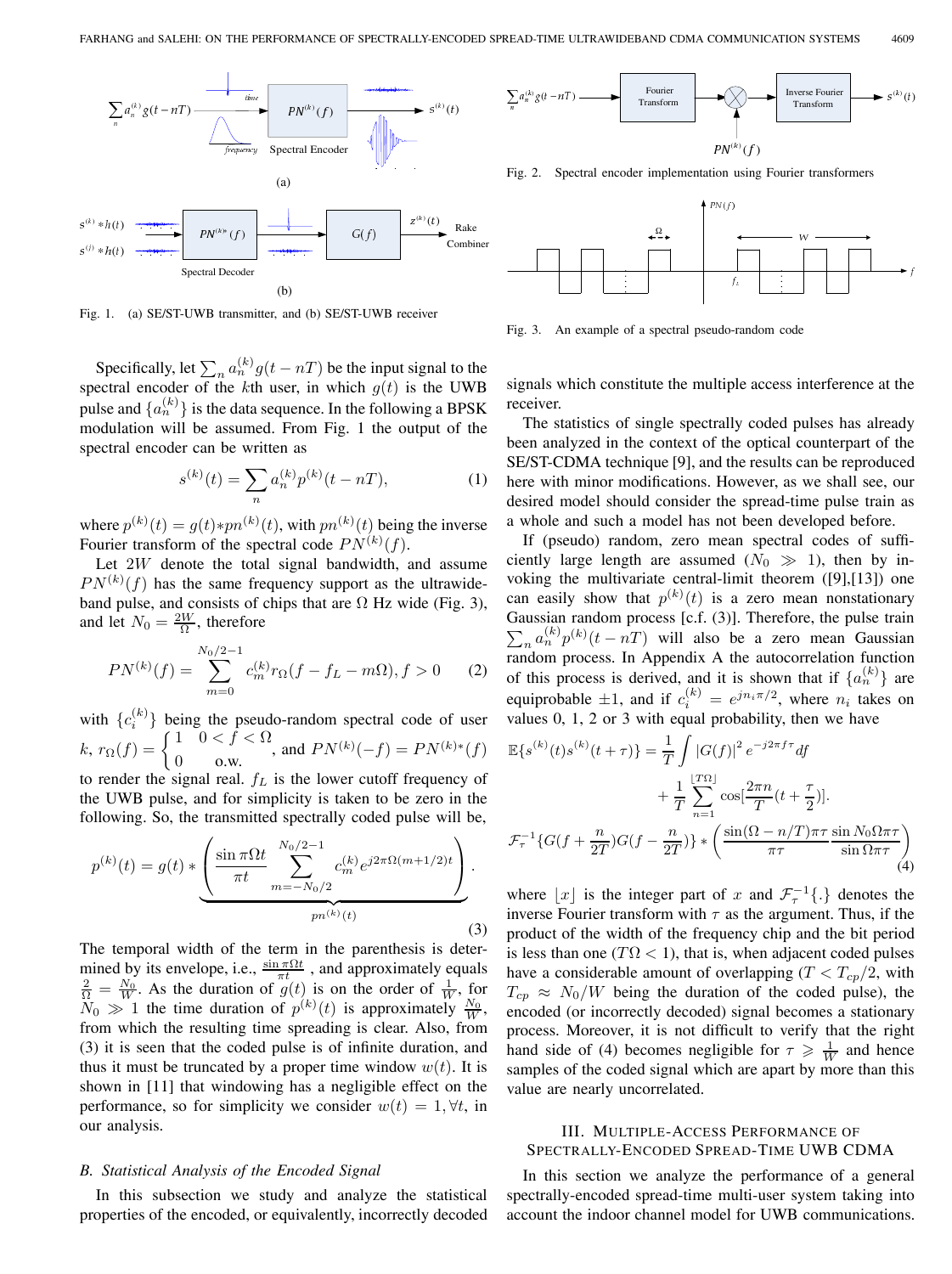## *A. Multipath Channel Model and Rake Receiver*

The channel that we use here is the widely used indoor UWB channel model, in which the multipath channel is modeled as a finite impulse response filter

$$
h(t) = \sum_{i=1}^{L_p} \alpha_i \delta(t - \tau_i)
$$
 (5)

where  $L_p$  is the number of multipath components, and  $\alpha_i$ and  $\tau_i$  are the amplitude and delay of the *i*th path, respectively [14]-[16]. With the common assumption of resolvable multipath components, that is  $|\tau_1 - \tau_{l-1}| \geq T_p$ , where  $T_p$ is the time width of the pulse, the delays can be written as  $\tau_i = \tau_1 + (i - 1)T_p$ . The arrival time of the first multipath component is assumed to have a uniform distribution in  $[0, T]$ . Also, the multipath gains can be expressed as  $\alpha_i = b_i |\alpha_i|$ , with  $b_i$  being equiprobable  $\pm 1$  to account for the signal inversion due to reflections, and  $|\alpha_i|$  is modeled as a Nakagami random variable with an exponential power decay profile [14]- [16].

If we neglect the effect of the antenna on the pulse shape, the signal at the input of the spectral decoder of the desired user's receiver, e.g., user 1, can be written as

$$
r^{(1)}(t) = \sum_{n} a_n^{(1)} \sum_{i=1}^{L_p^{(1)}} \alpha_i^{(1)} p^{(1)}(t - nT - \tau_i^{(1)})
$$
  
+ 
$$
\sum_{j=2}^{K} \sum_{n} a_n^{(j)} \sum_{i=1}^{L_p^{(j)}} \alpha_i^{(j)} p^{(j)}(t - nT - \tau_i^{(j)}) + n(t)
$$
  
(6)

K is the number of active users,  $n(t)$  is an AWGN with two sided power spectral density  $\eta/2$ , and  $L_p^{(j)}$ ,  $\alpha_p^{(j)}$  and  $\tau_p^{(j)}$  are the parameters of the channel between the transmitter of user  $i$  and the receiver of user 1.

The signal in (6) after passing through the spectral decoder and matched filter can be expressed as [c.f. Fig. 1.(b)]

$$
z^{(1)}(t) = \sum_{n} a_n^{(1)} \sum_{i=1}^{L_p^{(1)}} \alpha_i^{(1)} (g * g)(t - nT - \tau_i^{(1)})
$$
  
+ 
$$
\sum_{j=2}^{K} \sum_{n} a_n^{(j)} \sum_{i=1}^{L_p^{(j)}} \alpha_i^{(j)} \tilde{p}^{(j)}(t - nT - \tau_i^{(j)}) + \tilde{n}(t)
$$
  
(7)

where  $\tilde{p}^{(j)}(t)$  is the response of the receiver's spectral decoder and matched filter to  $p^{(j)}(t)$ , that is,  $\tilde{P}^{(j)}(f) =$  $PN^{(j)}(f)PN^{(1)*}(f) |G(f)|^2$ , and  $\tilde{n}(t)$  is the filtered noise with power spectral density  $\frac{n}{2} |G(f)|^2$ . It is clear from (7) that the transmitted energy is dispersed over many multipath components, so a Rake receiver is needed to boost the output SNR [18]. Since the number of resolvable paths is usually high, a *Selective* Rake (SRake) receiver which trades off complexity against performance may be used [19]. This receiver diversity combines the strongest  $L$  paths and is optimum among all Rake receivers that have only L fingers. An SRake receiver, however, needs a selection mechanism that estimates the power of all paths and selects the strongest ones. It can be shown that a *Partially* Rake (PRake) receiver which combines the *first* L paths has a comparable performance with an SRake receive in realistic UWB channels, but with much less complexity [20],[21].

So in our analysis we choose a PRake receiver with the optimal combining scheme, i.e., maximal ratio combining (MRC) [18]. This receiver can be implemented simply by passing the output of the matched filter [eq. (7)] through a tapped delay line with delays and tap coefficients being equal to the corresponding estimated delays and coefficients from the channel, and then combining them together.

## *B. Performance Analysis*

Let  $y(t)$  denote the output of the PRake receiver with MRC, assuming perfect synchronization and channel estimation. Its sample at  $t = mT$  is the statistics on which the decision regarding  $a_m$  is based [18]

$$
y(mT) = a_m^{(1)} E_0 \sum_{l=1}^{L} (\alpha_l^{(1)})^2
$$
  
+ 
$$
\sum_{n,n \neq m} a_n \sum_{l=1}^{L} \sum_{i=1}^{L_p^{(1)}} \alpha_l^{(1)} \alpha_i^{(1)} (g * g) ((m - n)T + \tau_l^{(1)} - \tau_i^{(1)})
$$
  
+ 
$$
\sum_{j=2}^{K} \sum_{n} \sum_{l=1}^{L} \sum_{i=1}^{L_p^{(j)}} a_n^{(j)} \alpha_l^{(1)} \alpha_i^{(j)} \tilde{p}^{(j)} ((m - n)T + \tau_l^{(1)} - \tau_i^{(j)})
$$
  
+ 
$$
\sum_{l=1}^{L} \alpha_l^{(1)} \tilde{n}_{ml}
$$
 (8)

with the decision rule:  $y(mT) \bigotimes_{a_m=-1}^{a_m=-1} 0$ . In (8)  $\tilde{n}_{ml}$  is the sample of the filtered noise at  $t = mT + \tau_l^{(1)}$ , and  $E_0 =$  $(g * g)(0) = \int |G(f)|^2 df.$ 

The terms in (8) correspond to the desired signal, intersymbol interference (ISI), multiple access interference (MAI), and additive noise, respectively. The amount of ISI in an SE/ST-UWB system in which only one pulse per symbol is transmitted and the interpulse interval is much larger than the pulse width can be very small. Hence in the following we will neglect the ISI terms. However, in severe channel conditions and/or very high data rates, where ISI becomes an important limiting factor, a post-Rake equalizer can be used to remove the introduced ISI [18]. So by dispensing with ISI terms, the decision statistics reduces to

$$
y(mT) = a_m^{(1)} s_m + i_m + n_m
$$
  
=  $a_m^{(1)} E_0 ||\boldsymbol{\alpha}^{(1)}||^2 + \sum_{j=2}^K \sum_n a_n^{(j)} {\boldsymbol{\alpha}^{(1)}}^T \tilde{\mathbf{P}}_{m,n}^{(j)} {\boldsymbol{\alpha}^{(j)}}$  (9)  
+  $\boldsymbol{\alpha}^{(1)}}^T \tilde{\boldsymbol{n}}_m$ 

where  $\alpha^{(1)} = [\alpha_1^{(1)} \dots \alpha_L^{(1)}]^T$ ,  $\alpha^{(j)} = [\alpha_1^{(j)} \dots \alpha_{L_p^{(j)}}^{(j)}]^T$ ,  $\tilde{\bm{n}}_m = [\tilde{n}_{m1} \dots \tilde{n}_{mL}]^T$ , and  $\tilde{\mathbf{P}}_{m,n}^{(j)}$  is an  $L \times L_p^{(j)}$  matrix with  $[\tilde{\bf{P}}_{m,n}^{(j)}]_{l,i} = \tilde{p}^{(j)}((m-n)T + \tau_l^{(1)} - \tau_i^{(j)})$ . The norm of a vector  $\alpha = [\alpha_1 \dots \alpha_N]^T$  is defined as  $\|\alpha\| = \sqrt{\alpha_1^2 + \dots + \alpha_N^2}$ . It should be noted that in general channel parameters may vary with time. Nonetheless, for applications at pedestrian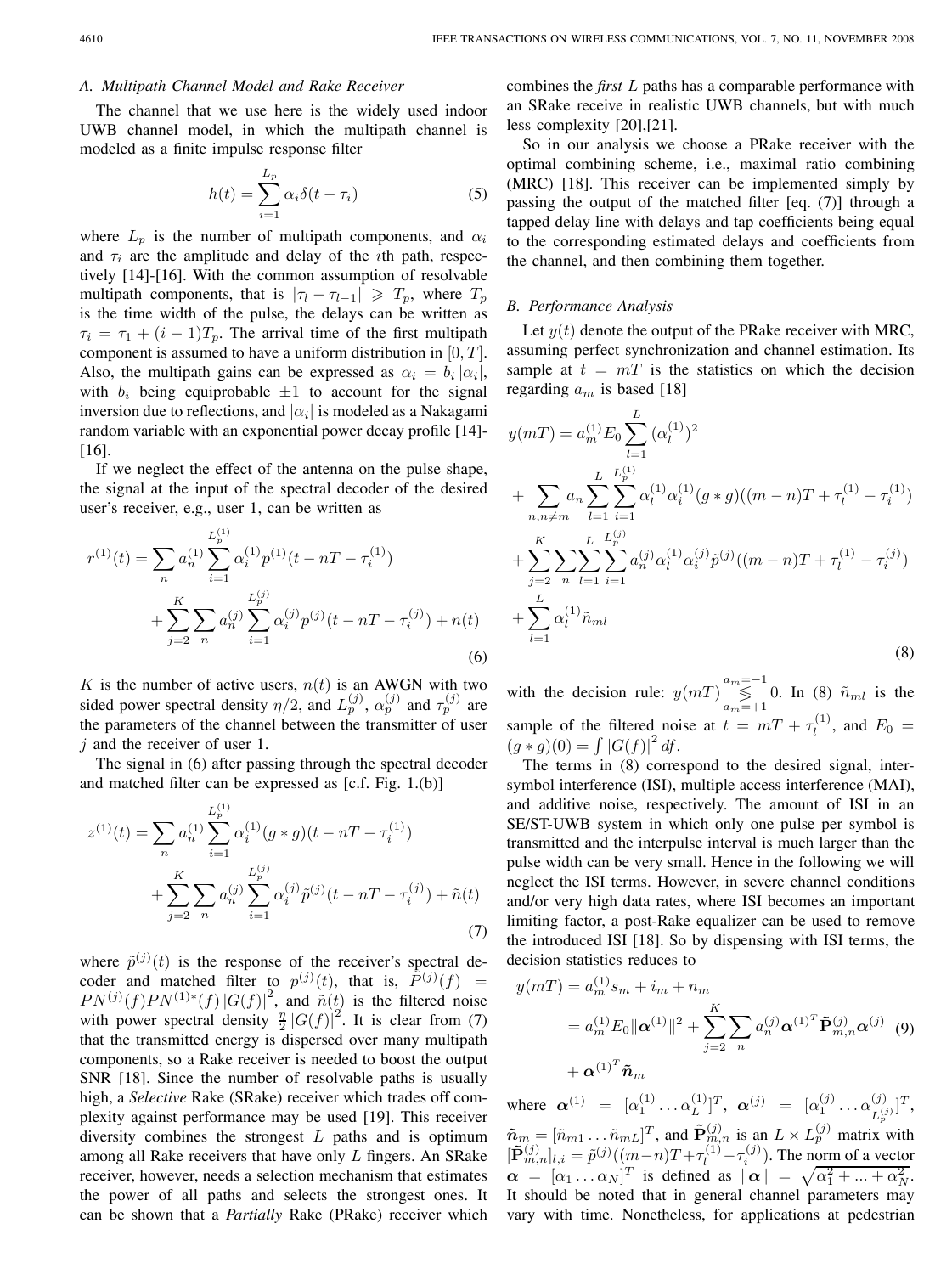speeds or slower -which are typical of indoor applicationsthe time variations of the channel are very slow [17], and the multipath parameters will stay unchanged for many symbol periods (quasi-stationary approximation).

To evaluate the performance of the system, we first obtain the probability distribution of the second and third terms in (9), conditioned on channel parameters. The third term is a weighted sum of samples of the filtered noise, which by the assumption of sufficiently separated samples, i.e., resolvable multipath components, will remain uncorrelated. So it is a zero mean Gaussian random variable with a variance  $\sigma_n^2$  =  $\|\alpha^{(1)}\|^2 \sigma_{\tilde{n}}^2 = \frac{\eta}{2} \|\alpha^{(1)}\|^2 \int |G(f)|^2 df.$ 

Following the discussion in II.B, the MAI term  $i_m$  in (9) is a summation of zero mean Gaussian random variables and it will also be a zero mean Gaussian random variable. Noting that  $\mathbb{E}\{a_m^{(j)}a_n^{(k)}\} = \delta_{mn}\delta_{jk}$ , its variance conditioned on channel parameters can be written as

$$
\sigma_i^2 \triangleq \mathbb{E}\{i_m^2 | \alpha, \tau\} = \mathbb{E}\{(\sum_{j=2}^K \sum_n a_n^{(j)} \alpha^{(1)^T} \tilde{\mathbf{P}}_{m,n}^{(j)} \alpha^{(j)})^2 | \alpha, \tau\}
$$
  
\n
$$
= \sum_{j=2}^K \sum_n \mathbb{E}\{(\alpha^{(1)^T} \tilde{\mathbf{P}}_{m,n}^{(j)} \alpha^{(j)})^2 | \alpha, \tau\}
$$
  
\n
$$
= \sum_{j=2}^K \sum_{l=1}^L \sum_{i=1}^{L_p^{(j)}} \sum_{l'=1}^{L_p^{(j)}} \alpha_l^{(1)} \alpha_{i'}^{(j)} \alpha_{l'}^{(1)} \alpha_{i'}^{(j)}
$$
  
\n
$$
\mathbb{E}\{\sum_n \tilde{p}^{(j)}((m-n)T + \tau_l^{(1)} - \tau_{i'}^{(j)})| \tau\}
$$
  
\n
$$
\tilde{p}^{(j)}((m-n)T + \tau_{l'}^{(1)} - \tau_{i'}^{(j)}) | \tau\}
$$
\n(10)

in which  $\alpha$  =  $\{\alpha^{(1)^T}, ..., \alpha^{(K)^T}\}\$  and  $\tau$  =  $\{\tau_1^{(1)},\tau_1^{(2)},...,\tau_1^{(K)}\}.$ 

Since  $\tilde{p}^{(j)}(t)$  is the output of a matched filter with frequency response  $PN^{(1)*}(f)G^{*}(f)$  for the input  $p^{(j)}(t)$ , and since the product  $PN^{(j)}(f)PN^{(1)*}(f)$  is another pseudo-random spectral code, the expectation in the right hand side of (10) can be readily obtained from (4) [c.f. (27)], in which  $G(f)$  is replaced by  $|G(f)|^2$ :

$$
\mathbb{E}\left\{\sum_{n} \tilde{p}^{(j)}(t - nT)\tilde{p}^{(j)*}(t + \tau - nT)\right\} =
$$
\n
$$
\frac{1}{T} \int |G(f)|^4 e^{-j2\pi f\tau} df +
$$
\n
$$
\frac{2}{T} \sum_{n=1}^{\lfloor T\Omega \rfloor} \cos\left[\frac{2\pi n}{T} (t + \frac{\tau}{2})\right] \int \left|G(f + \frac{n}{2T})G(f - \frac{n}{2T})\right|^2 \frac{(11)}{\sqrt{N_0/2 - 1}} \exp\left(-\frac{n}{2T}\right) \int \left|G(f + \frac{n}{2T})G(f - \frac{n}{2T})\right|^2 \frac{(11)}{\sqrt{N_0/2 - 1}}
$$
\n
$$
\sum_{k=-N_0/2}^{N_0/2} r_{\Omega - \frac{n}{T}}(f - \frac{n}{2T} - k\Omega) e^{-j2\pi \tau f} df
$$

Therefore the conditional probability of error for BPSK modulation with equiprobable data is given by  $P_{e|\alpha,\tau}$  =  $Q(\sqrt{SINR})$ ,  $SINR = \frac{s_m^2}{\sigma_s^2 + \sigma_n^2}$ , and the probability of error is obtained by averaging  $P_{e|\alpha,\tau}$  over  $\alpha, \tau$ :

$$
P_e = \mathbb{E}_{\alpha, \tau} \{ Q(\sqrt{SINR}) \}
$$
 (12)

The above expectation cannot be put into simple analytical forms and should be evaluated using semi-analytical procedures, i.e., averaging  $P_{e|\alpha,\tau}$  over many channel realizations via simulation [22]. However, in the next subsection we obtain a simple and accurate approximation to this expression which is in good agreement with simulation results presented in section V.

## *C. Performance Approximation*

The expectation in (12) is encountered quite often in the performance analysis of CDMA communication systems and since almost always it cannot be dealt with analytically, a number of techniques have been so far developed to obtain accurate approximations for the performance. One of the most simple and accurate of these methods is the following approximation for the expected value of a function  $p(.)$  of a random variable  $x$  [24]-[26]:

$$
\mathbb{E}\{p(x)\} \approx \frac{2}{3}p(\mu_x) + \frac{1}{6}p(\mu_x + \sqrt{3}\sigma_x) + \frac{1}{6}p(\mu_x - \sqrt{3}\sigma_x)
$$
 (13)

where  $\mu_x$  and  $\sigma_x^2$  are the mean and variance of the random variable  $x$ . With the assumption of a slowly time-varying channel and a perfect power control mechanism, we can neglect the effect of variations of the received signal energy on the performance. Hence, with  $p(x) = Q(\sqrt{\frac{s_m^2}{x}}), x = \sigma_i^2 + \sigma_n^2$ , from  $(12)$  and  $(13)$  we have

$$
P_e \approx \frac{2}{3} Q\left(\sqrt{\frac{s_m^2}{\mu_x}}\right) + \frac{1}{6} Q\left(\sqrt{\frac{s_m^2}{\mu_x + \sqrt{3}\sigma_x}}\right) + \frac{1}{6} Q\left(\sqrt{\frac{s_m^2}{\max\{\mu_x - \sqrt{3}\sigma_x, 0\}}}\right)
$$
(14)

where  $\mu_x$  and  $\sigma_x^2$  are given by (Appendix B)

$$
\mu_x = \mathbb{E}\{\|\alpha^{(1)}\|^2\} \sum_{j=2}^K \mathbb{E}\{\|\alpha^{(j)}\|^2\} \gamma_1 + \mathbb{E}\{\|\alpha^{(1)}\|^2\} \sigma_{\tilde{n}}^2 \quad (15)
$$
  

$$
\sigma_x^2 = 2 \sum_{l,l'=1,l'\neq l}^L \mathbb{E}\{\alpha_l^{(1)}|^2|\alpha_{l'}^{(1)}|^2\} \sum_{j=2}^K \sum_{i=1}^L \mathbb{E}\{|\alpha_i^{(j)}|^2|\alpha_{i+l'-l}^{(j)}|^2\} \gamma_2^2
$$

$$
+ \left(\mathbb{E}\{\|\alpha^{(1)}\|^4\} - \mathbb{E}^2\{\|\alpha^{(1)}\|^2\}\right) \cdot \left(\sigma_{\tilde{n}}^4 + 2\sigma_{\tilde{n}}^2 \sum_{j=2}^K \mathbb{E}\{\|\alpha^{(j)}\|^2\} \gamma_1\right)
$$
(16)

In the above expressions  $\gamma_1 = \frac{1}{T} \int |G(f)|^4 df$ ,  $\sigma_{\tilde{n}}^2 = \frac{n}{2} \int |G(f)|^2 df$ , and

$$
\gamma_2^2 = \left(\frac{1}{T} \int |G(f)|^4 df\right)^2 + \frac{2}{T^2} \sum_{n=1}^{\lfloor T\Omega \rfloor} \left(\sum_{k=-N_0/2}^{N_0/2-1} \int_{k\Omega + \frac{n}{2T}}^{(k+1)\Omega - \frac{n}{2T}} \left| G(f + \frac{n}{2T}) G(f - \frac{n}{2T}) \right|^2 df\right)^2.
$$

It also should be noted that the accuracy of the approximation in (13) is very high if x has a normal distribution [27]. Indeed, by using a generalized version of the central-limit theorem for m-dependent random variables [28] it can be shown that for sufficiently large L,  $\sigma_i^2$  as defined in (10) approaches a Gaussian random variable in distribution, hence improving the validity of (13). Moreover, the simulation results in section V justify the accuracy of this approximation.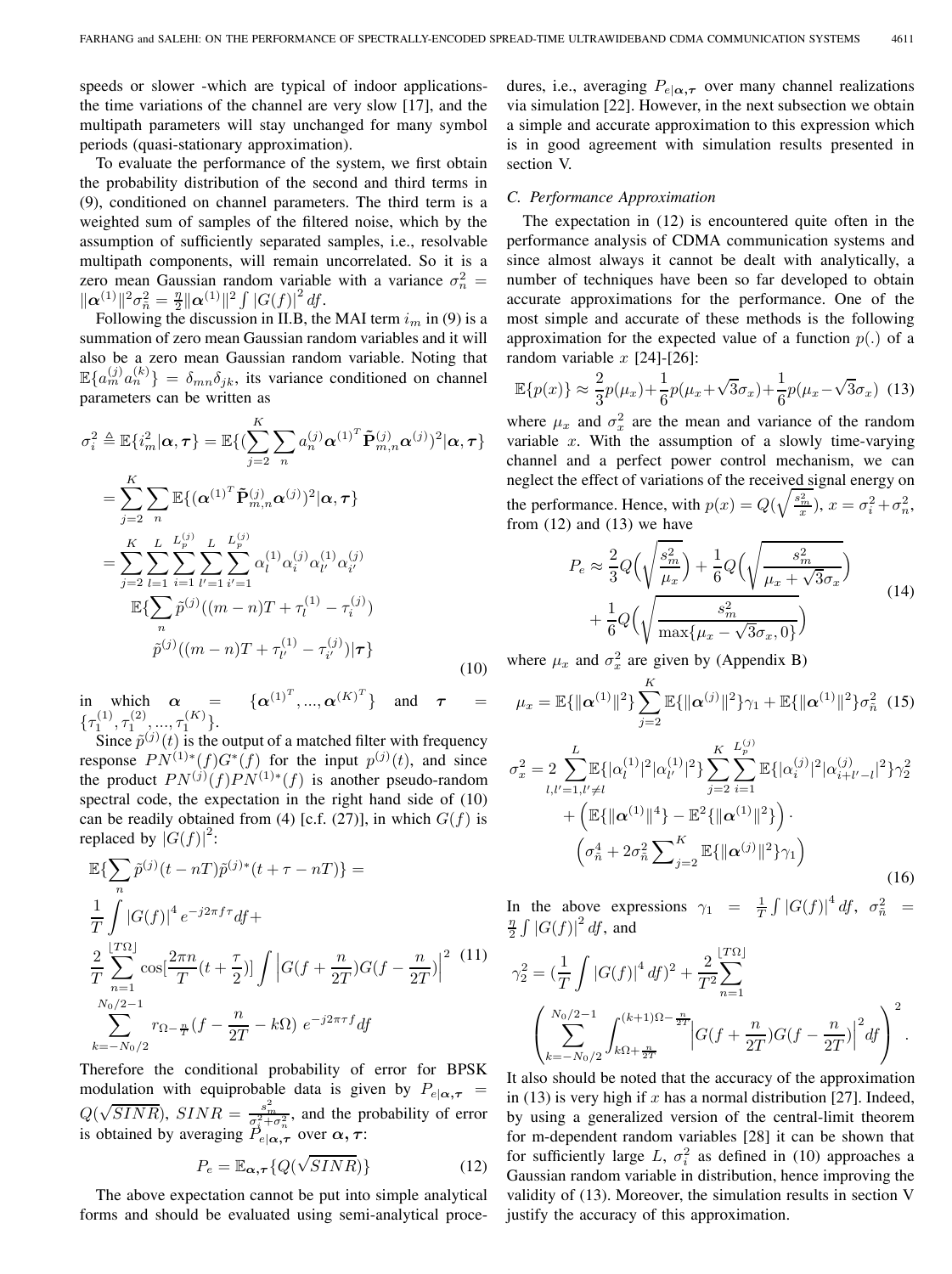#### IV. NARROW-BAND INTERFERENCE MITIGATION

Coexistence with other narrowband systems is one of the major challenges of UWB technology. Although the imposed power spectral density (PSD) mask for UWB transmissions by FCC guarantees intangible interference from UWB devices to other narrowband systems [23], the interference from nearby narrowband systems on UWB devices could degrade their performance severely [7],[8]. The usual low duty cycle of UWB transmissions brings a processing gain on the order of  $T/T_p$ , where T is the period of transmission and  $T_p$  is the pulse width. But in many high data rate applications, when nearby interferers or intended jammers also exist, the above processing gain cannot be relied on. Furthermore, multipleaccess techniques like TH or DS essentially cannot improve the processing gain beyond the processing gain given to achieve multiple-access capability.

The flexibility in spectrum shaping in spectrally-encoded ST technique makes it possible to dynamically suppress strong narrowband interferences when they are sensed. When this is the case in some frequency chips, the amplitude of their spectral code can be set to zero.

In this section we examine the capability of spectrallyencoded spread-time UWB CDMA in combating narrowband interferences. This feature of ST technique has been previously demonstrated in [6] for a single user system semi-analytically.

Consider a multi-user system in which a zero mean stationary Gaussian partial band jammer  $J(t)$  with power spectral density  $S_J(f)$  is present. The output of the PRake receiver with MRC at time  $t = mT$  will be [c.f. (9)]

$$
y(mT) = s_m + i_m + j_m + n_m \tag{17}
$$

 $s_m$ ,  $i_m$ , and  $n_m$  are as in (9), and the narrowband interference term is given by

$$
j_m = \sum_{l=1}^{L} \alpha_l^{(1)} \tilde{J}(mT - \tau_l)
$$
 (18)

where  $\tilde{J}(t)$  is the filtered NBI [c.f. (7)]. Thus the BER with the interference being present will be

$$
P_{e1} = \mathbb{E}_{\boldsymbol{\alpha},\boldsymbol{\tau}} \left\{ Q \left( \sqrt{\frac{s_m^2}{\mathbb{E}\left\{ j_m^2 | \boldsymbol{\alpha}^{(1)} \right\} + \sigma_i^2 + \sigma_n^2}} \right) \right\}
$$
(19)

With  $R_{\tilde{J}}(\tau) = \mathcal{F}_{\tau}^{-1} \{ S_J(f) |G(f)|^2 \}$  being the autocorrelation function of  $\tilde{J}(t)$ , the interference power can be expressed as

$$
\mathbb{E}\{j_m^2|\alpha^{(1)}\} = \sum_{l=1}^L \sum_{l'=1}^L \alpha_l^{(1)} \alpha_{l'}^{(1)} R_{\tilde{J}}(\tau_l - \tau_{l'})
$$
 (20)

After interference suppression by assigning the level zero to the interfered chips, the BER becomes

$$
P_{e2} = \mathbb{E}_{\alpha,\tau} \left\{ Q \left( \sqrt{\frac{\hat{s}_m^2}{\hat{\sigma}_i^2 + \hat{\sigma}_n^2}} \right) \right\}
$$
 (21)

where '<sup> $\cdot$ </sup>' denotes the removal of the contaminated spectral chips in the evaluation of the desired value, i.e.,  $\hat{s}_m$  =  $\|\alpha\|^2 \left(\int_{-\infty}^{\infty} |G(f)|^2 df - \int_{\mathcal{A}} |G(f)|^2 df\right)$ , etc., with A being the frequency support of  $S_J(f)$ .

As was the case in section III.B, the exact evaluation of (19) and (21) is not tractable. Nevertheless, along the same lines of the previous section and by using the approximation (13),  $P_{e1}$  and  $P_{e2}$  could be easily estimated. In the case of  $P_{e1}, p(x_1) = Q(\sqrt{s_m^2/x_1}), x_1 = \mathbb{E}\{j_m^2|\boldsymbol{\alpha}^{(1)}\} + \sigma_i^2 + \sigma_n^2.$ Therefore,  $\mu_{x1} = \mu_x + \mathbb{E}\{\|\alpha^{(1)}\|^2\} \sigma_{\tilde{J}}^2$  with  $\mu_x$  as in (15) and  $\sigma_{\tilde{J}}^2 = R_{\tilde{J}}(0)$ . With  $\sigma_x^2$  as in (16), we have (Appendix B)

$$
\sigma_{x1}^2 = \sigma_x^2 + \sigma_{\tilde{J}}^2 \left( \mathbb{E} \{ ||\boldsymbol{\alpha}^{(1)}||^4 \} - \mathbb{E}^2 \{ ||\boldsymbol{\alpha}^{(1)}||^2 \} \right) \cdot \left( \sigma_{\tilde{J}}^2 + 2 \sum_{j=2}^K \mathbb{E} \{ ||\boldsymbol{\alpha}^{(j)}||^2 \} \cdot \gamma_1 + \sigma_{\tilde{n}}^2 \right) \qquad (22)
$$

$$
+ 2 \sum_{l,l'=1,l'\neq l}^L \mathbb{E} \{ |\alpha_l^{(1)}|^2 |\alpha_{l'}^{(1)}|^2 \} R_{\tilde{J}}^2 (\tau_l - \tau_{l'})
$$

For  $P_{e2}$ ,  $p(x_2) = Q(\sqrt{\hat{s}_m^2/x_2})$ ,  $x_2 = \hat{\sigma}_i^2 + \hat{\sigma}_n^2$ , and it easily follows that  $\mu_{x2} = \hat{\mu}_x$  and  $\sigma_{x2}^2 = \hat{\sigma}_x^2$ .

The simulation results in the next section confirm the accuracy of the above approximations and manifest this NBI suppression capability of SE/ST-CDMA. Some of the related trade-offs are also investigate.

## V. NUMERICAL RESULTS

The conditional BER expressions attained in sections III and IV are evaluated in this section by semi-analytical methods (Monte-Carlo simulations) to assess an estimate of the system performance in different scenarios, and also to demonstrate the accuracy of the invoked approximations. To this end, we consider the channel model (5), in which  $|\alpha_i|$  has a Nakagami distribution with parameter  $m_i$  and average power  $\mathbb{E}\{\alpha_i^2\}$ , and due to the exponential power decay model  $\mathbb{E} \{\alpha_i^2\} = \mathbb{E} \{\alpha_1^2\} e^{-\varepsilon(\tau_i - \tau_1)}$ . The power decay constant  $\varepsilon$  and the parameter  $m_i$  are in general random variables, but to simplify the analysis and simulation were kept fixed to their mean value [16], [21]. The average total channel gain is also normalized to unity, i.e.,  $\mathbb{E}\left\{\sum \alpha_i^2\right\} = 1$ . Generalizations to more realistic channel conditions are straightforward.

In all the following numerical examples we have chosen  $L = 25$ ,  $\varepsilon = 0.3$ , and  $m = 3$ . The pulse shape is considered to be a Gaussian monocycle  $(G(f) = Af^2 \exp(-f^2 \sigma^2))$  with a −10 dB bandwidth W and SNR =  $E_0/\eta$  is set at 15 dB.

## *A. Multiple Access Performance*

The main parameters affecting the multi-access performance of the system are the code length  $N_0$  and the bit time to pulse width ratio (or the product  $TW$ ). Fig. 4 shows the performance for some different values of  $TW$  and the spectral code length (or equivalently  $T\Omega$ ), versus the number of simultaneous users K, with the assumption of identical channel parameters for all users. Both the analytical evaluation using approximation (14) and simulation results are presented, whence the high accuracy of the approximation, for  $K$  not being too small (i.e.,  $K \geq 4$ ), is evident. For  $TW = 16$  only the results of  $N_0 = 32$  are plotted, as the Gaussian assumption for the multi-user interference may not have the sufficient accuracy for  $N_0 < 32$ . We also note that, as in any other CDMA system, given a bandwidth  $W$  there exists a trade-off between the multi-user capacity and the bit rate. Moreover, we observe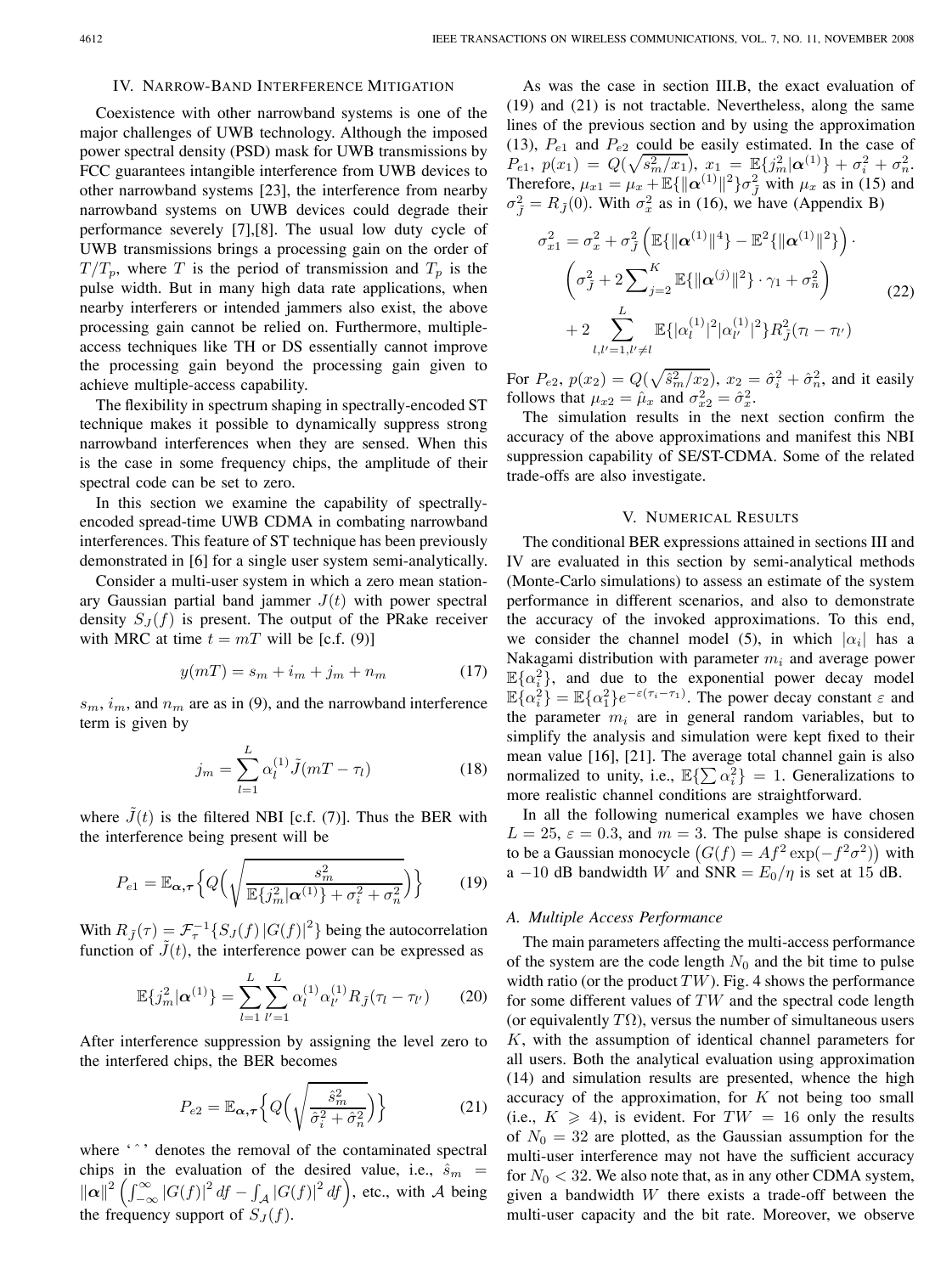

Fig. 4. Performance of the SE/ST CDMA technique versus number of simultaneous users for different time-bandwidth products and spectral code lengths. Solid lines: Monte-Carlo simulation, dotted lines: approximation

that although an increase in  $N_0$  improves the performance to some extent, it may not counterbalance the added complexity to the spectral encoder and decoder, especially as  $K$  gets large.

If the code length is increased, the pulse temporally spreads in a longer duration and as a result, we may expect that the level of the multi-access interference would be lowered. With TW held fixed, however, the above statement is true unless contiguous pulses do not overlap significantly after the spectral encoding. This overlapping, on the other hand, would raise the interference power, and increasing  $N_0$  beyond a certain limit does not improve the performance anymore. In Fig. 5 we demonstrate how variations of  $N_0$  and TW have different effects on the system performance for a fixed number of simultaneous users  $(K = 8)$ . We note that while increasing the bit period-bandwidth product continuously improves the performance, the matter is not the same for  $N_0$ . In fact the increase in  $N_0$  will reduce the interference power unless  $T\Omega < 1$ .

# *B. Performance of Spectrally-Encoded Spread-Time UWB CDMA in the Presence of NBI*

To demonstrate the narrowband interferences suppression ability of spectrally-encoded ST-CDMA, we consider a multiuser system in which a single zero mean stationary Gaussian partial band jammer with power spectral density  $S_J(f)$  =  $\int N_J/2 \quad |f \pm f_J| \leqslant W_J/2$  $0$  o.w.  $\frac{1}{2}$  o.w.

Fig. 6 shows the multi-user performance of the system both in the presence of NBI and after its cancellation, for  $\rho \triangleq W_J/\Omega$  equal to 1 and 10, and for two different values of SIR =  $\frac{E_0/T}{N_J W_J}$ . The worst case condition that jammer's central frequency  $f_J$  is located at the spectral peak of the signal  $(f_m)$  is assumed. The good agreement between the simulation results and the approximations, especially as  $K$ gets large is apparent. We also notice the well pronounced dependence of the performance on the NBI bandwidth after its suppression. When the jammer is present the performance



Fig. 5. Performance of the SE/ST CDMA technique versus time-bandwidth product and spectral code lengths for  $K = 8$ , based on the approximation (14).



Fig. 6. Multi-user performance of the SE/ST CDMA technique in the presence and after the cancellation of NBI. Solid lines: Monte-Carlo simulation, dotted lines: approximation, dashed line: no interference present.

is solely determined by the total interference power and its dependence on  $\rho$  is intangible. Furthermore, we observe that when the multi-access noise increases if the interferer is not very strong and if  $\rho$  is large, its cancellation may not be of much an advantage.

The same concept is more clearly presented in Fig. 7. In this figure the performance is plotted as a function of the jammer central frequency for  $K = 8$ . The amount of BER improvement after the interference suppression highly depends on the jammer central frequency, jammer bandwidth, and jammer power. As can be noticed from the figure, in some cases (i.e., a quite wideband and weak jammer) the NBI cancellation may even worsen the system performance as a result of the significant reduction in the desired signal energy.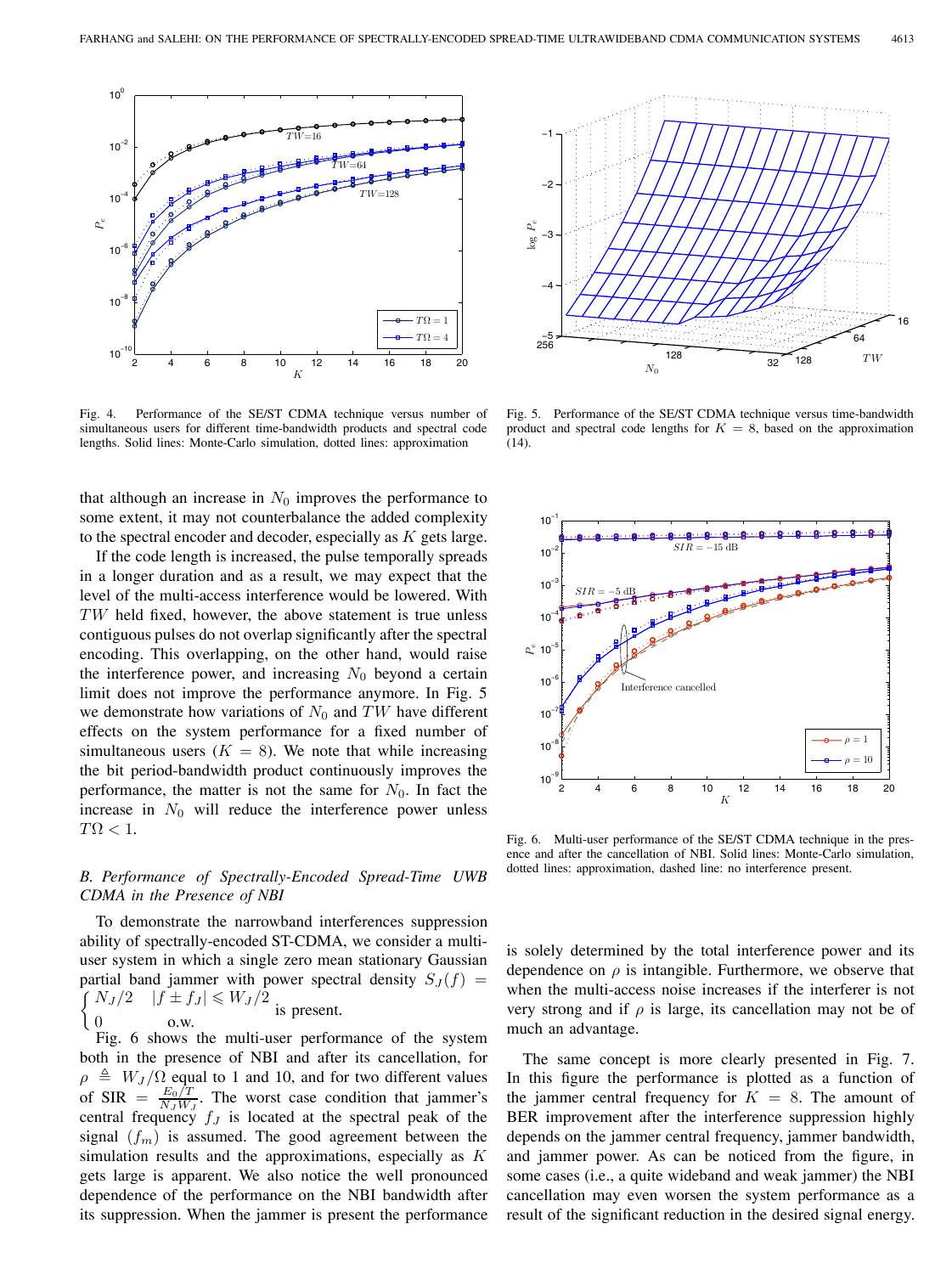

Fig. 7. Performance of the SE/ST CDMA technique in the presence and after the suppression of NBI vs. the jammer's centeral frequency normalized to  $f_m$ , for different values of jammer's bandwidth and power. Solid lines: before cancellation, dashed lines: after cancellation.

## VI. CONCLUSION

In this paper we studied the performance of spectrallyencoded spread-time CDMA in UWB multiple-access systems. After investigating the statistical properties of the encoded pulse train, we evaluated the multiple-access performance of this technique in realistic UWB channels, both semi-analytically and through a simple approximation which proved to be in good agreement with numerical results. We also showed that the spectrally-encoded spread-time UWB system can easily overcome one of the major challenges of UWB technology, namely, coexistence with nearby narrowband interferers. The effect of variations of the main system parameters and some of the relevant trade-offs were also investigated by numerical results. The results of this paper indicate the importance of the SE/ST modulation technique in an UWB CDMA communications system.

## APPENDIX A

Let  $s(t) = \sum a_n p(t - nT)$ , where  $p(t) = g(t) * pn(t)$ , with  $pn(t)$  being the inverse Fourier transform of the spectral code  $PN(f)$ . We have

$$
R_s(t, t + \tau) = \mathbb{E}\{s(t)s^*(t + \tau)\}
$$
  
= 
$$
\mathbb{E}\{\sum_n \sum_m a_n a_m^* p(t - nT) p^*(t + \tau - mT)\}
$$
 (23)

With  $PN(f) = \sum_{k=1}^{N_0} {1 \over N}$  $\frac{1}{k} = -\frac{N_0}{2} c_k r_\Omega(f - k\Omega)$ , and noting that for i.i.d.  $\pm 1$  data sequence,  $\mathbb{E}\{a_n a_m\} = \delta_{mn}$ , the right hand side of (23) can be written as

$$
\mathbb{E}\left\{\sum_{n} p(t - nT)p^{*}(t + \tau - nT)\right\} = \mathbb{E}\left\{\sum_{n} \int \int G(f)PN(f) \ G^{*}(f')PN^{*}(f') e^{j2\pi(t - nT)f} e^{-j2\pi(t + \tau - nT)f'} df df'\right\} =
$$
\n
$$
\iint_{k, k' = -N_{0}/2} G(f)G^{*}(f') \sum_{k, k' = -N_{0}/2}^{N_{0}/2 - 1} \mathbb{E}\left\{c_{k}c_{k'}^{*}\right\}r_{\Omega}(f - k\Omega)r_{\Omega}(f' - k'\Omega)
$$
\n
$$
e^{j2\pi t(f - f')} e^{-j2\pi \tau f'} \sum_{n} e^{-j2\pi nT(f - f')} df df'
$$
\n(24)

As in [10], we choose  $c_k = e^{j n_k \pi/2}$ , where  $n_k$  takes on the values 0, 1, 2 or 3 with equal probability, so  $\mathbb{E}\lbrace c_k c_{k'}^* \rbrace = \delta_{kk'}$ and  $\mathbb{E}\lbrace c_k c_{k'} \rbrace = 0$ , and with a use of Poisson's sum formula, (24) simplifies to

$$
\frac{1}{T} \sum_{k=-N_0/2}^{N_0/2-1} \iint G(f)G^*(f')r_{\Omega}(f-k\Omega)r_{\Omega}(f'-k\Omega)
$$
\n
$$
e^{j2\pi t(f-f')}e^{-j2\pi rf'} \sum_{n} \delta(f-f'-\frac{n}{T}) df df'
$$
\n
$$
= \frac{1}{T} \sum_{k=-N_0/2}^{N_0/2-1} \sum_{n=-\infty}^{\infty} \int G(f)G^*(f-\frac{n}{T})r_{\Omega}(f-k\Omega)
$$
\n
$$
r_{\Omega}(f-\frac{n}{T}-k\Omega)e^{j2\pi t}\bar{\tau}e^{-j2\pi\tau(f-\frac{n}{T})} df
$$
\n(25)

Using the fact that  $r_{\Omega}(f - k\Omega)r_{\Omega}(f - \frac{n}{T} - k\Omega)$  is nonzero only for  $|n| < T\Omega$ , we have

$$
R_s(t, t + \tau) = \frac{1}{T} \int |G(f)|^2 e^{-j2\pi f \tau} df
$$
  
+ 
$$
\frac{1}{T} \sum_{k=-N_0/2}^{N_0/2-1} \sum_{n=1}^{\lfloor T\Omega \rfloor} \left\{ \int G(f) G^*(f - \frac{n}{T})
$$
  

$$
r_{\Omega - \frac{n}{T}} (f - \frac{n}{T} - k\Omega) e^{j2\pi t \frac{n}{T}} e^{-j2\pi \tau (f - \frac{n}{T})} df +
$$
  

$$
\int G(f) G^*(f + \frac{n}{T}) r_{\Omega - \frac{n}{T}} (f - k\Omega) e^{-j2\pi t \frac{n}{T}} e^{-j2\pi \tau (f + \frac{n}{T})} df \right\}
$$
(26)

and if  $G(f)$  is real, i.e., if  $g(t)$  is real and even, a change of variable in (26) gives

$$
R_s(t, t + \tau) = \frac{1}{T} \int |G(f)|^2 e^{-j2\pi f \tau} df +
$$
  

$$
\frac{2}{T} \sum_{n=1}^{\lfloor T\Omega \rfloor} \cos[\frac{2\pi n}{T} (t + \frac{\tau}{2})] \int G(f + \frac{n}{2T}) G(f - \frac{n}{2T})
$$
  

$$
\sum_{k=-N_0/2}^{N_0/2-1} r_{\Omega - \frac{n}{T}} (f - \frac{n}{2T} - k\Omega) e^{-j2\pi \tau f} df
$$
 (27)

Using the Parseval's theorem in the last integral and noting that

$$
\mathcal{F}_{\tau}^{-1}\left\{\sum_{k=-N_0/2}^{N_0/2-1} r_{\Omega - \frac{n}{T}}(f - \frac{n}{2T} - k\Omega)\right\}
$$
  
=  $\mathcal{F}_{\tau}^{-1}\left\{r_{\Omega - \frac{n}{T}}(f - \frac{n}{2T})\right\}\sum_{k=-N_0/2}^{N_0/2-1} e^{j2\pi k\Omega \tau}$  (28)  
=  $\frac{\sin((\Omega - n/T)\pi\tau)}{\pi\tau} \frac{\sin \pi N_0 \Omega\tau}{\sin \pi \Omega\tau}$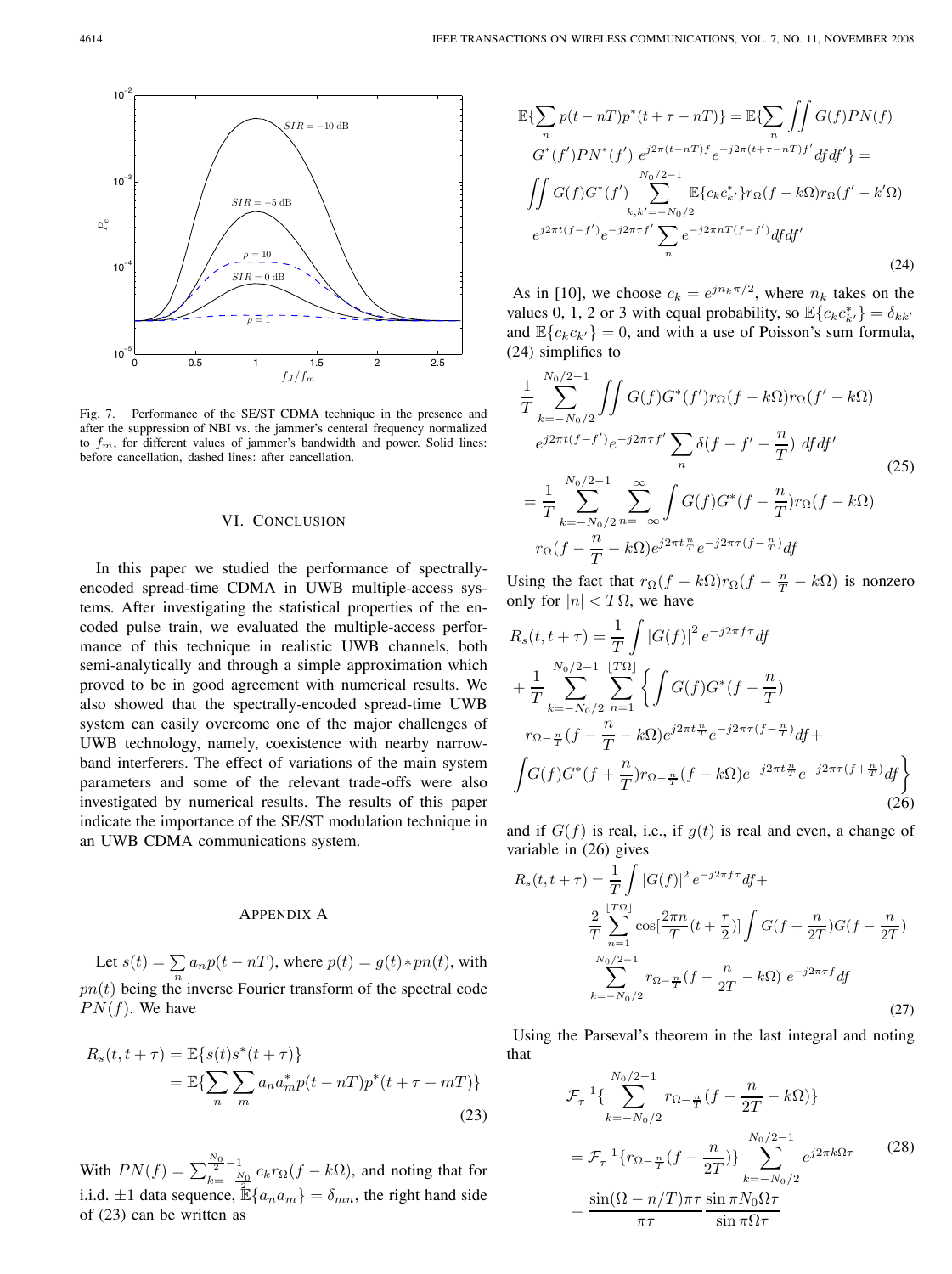where  $\mathcal{F}_{\tau}^{-1}\{\cdot\}$  denotes the inverse Fourier transform with  $\tau$ as the argument, yields (4).

#### APPENDIX B

We first derive expressions for the mean and variance of the random variable  $x = \sigma_i^2 + \sigma_n^2$ . From the channel model described in section III, the channel coefficients can be written as  $\alpha_l^{(j)} = b_l^{(j)} |\alpha_l^{(j)}|$ . The  $b_l^{(j)}$ 's are equiprobable  $\pm 1$  random variables which are independent for different multipath components and different users. Hence

$$
\mathbb{E}\{b_l^{(j)}b_{l'}^{(j)}b_i^{(j')}b_{i'}^{(j')}\} = \delta_{ll'}\delta_{ii'}
$$
 (29)

for  $j \neq j'$ , and for  $j = j', j = 1, ..., K$ , we have

$$
\mathbb{E}\{b_l^{(j)}b_{l'}^{(j)}b_i^{(j)}b_{i'}^{(j)}\} = \begin{cases} 1 & l = l', i = i' \\ 1 & l = i, l' = i' \\ 1 & l = i', l' = i \\ 0 & \text{otherwise} \end{cases}
$$
(30)

From (10) and (29), and averaging over the delay of the first multipath components (15) is easily obtained.

Noting that

$$
\sigma_x^2 = \mathbb{E}\{(\sigma_i^2)^2\} + \mathbb{E}\{(\sigma_n^2)^2\} + 2\mathbb{E}\{\sigma_i^2 \sigma_n^2\} - \mu_x^2 \tag{31}
$$

to compute the variance of x we first find  $\mathbb{E}\{(\sigma_i^2)^2\}$ . Squaring (10), averaging over  $b_l^{(j)}$ 's using (29) and (30), applying the assumption of resolvable multipath components, i.e.,  $|\tau_l^{(j)} - \tau_{l'}^{(j)}| \geq T_p$ ,  $l \neq l'$ , and noting that  $R_{\tilde{s}^{(j)}}(t_1, t_2)$  is negligible for  $|t_1 - t_2| > T_p$ , gives

$$
\mathbb{E}\{(\sigma_i^2)^2\} = \mathbb{E}\{\|\alpha^{(1)}\|^4\} \left(\sum_{j=2}^K \mathbb{E}\{\|\alpha^{(j)}\|^2\}\right)^2
$$
  
+  $2 \sum_{j=2}^K \sum_{l=1}^L \sum_{l'=1,l'\neq l}^L \mathbb{E}\{\alpha_l^{(1)}|^2 |\alpha_{l'}^{(1)}|^2\}.$   

$$
\sum_{i=1}^{L_{p}^{(j)}} \mathbb{E}\{|\alpha_i^{(j)}|^2 |\alpha_{i+l'-l}^{(j)}|^2\} R_{\tilde{s}(j)}^2(\tau_l^{(1)} - \tau_i^{(j)}, \tau_{l'}^{(1)} - \tau_{i'}^{(j)})
$$
  
(32)

whence after averaging out the delays and substitution in (31), (16) is obtained. The same procedure, when applied to the random variable  $x_1 = \mathbb{E}\{j_m^2 | \alpha^{(1)}\} + \sigma_i^2 + \sigma_m^2$ , gives (22).

#### **REFERENCES**

- [1] S. Roy, J. R. Foerster, V. S. Somayazulu, and D. G. Leeper, "Ultrawideband radio design: the promise of high-speed, short-range wireless connectivity," *Proc. IEEE*, vol. 92, no. 2, pp. 295-311, Feb. 2004.
- [2] R. C. Qiu, H. Liu, and X. Shen, "Ultra-wideband for multiple access communications," *IEEE Commun. Mag.*, vol. 43, no. 2, pp. 80-87, Feb. 2005.
- [3] L. Yang and G. B. Giannakis, "Ultra-wideband communications: an idea whose time has come," *IEEE Signal Processing Mag.*, vol. 21, no. 6, pp. 26-54, Nov. 2004.
- [4] M. G. Shavesteh, J. A. Salehi, and M. Nasiri-Kenari, "Spread-time CDMA resistance in fading channels," *IEEE Trans. Wireless Commun.*, vol. 2, no. 3, pp. 446-458, May 2003.
- [5] M. Farhang and J. A. Salehi, "Spread-time/time-hoping UWB CDMA communication systems," in *Proc. IEEE ISCIT Conf.*, Japan, Oct. 2004.
- [6] C. da Silva and L. B. Milstein, "Spectral-encoded UWB communication systems: real-time implementation and interference suppression," *IEEE Trans. Commun.*, vol. 53, no. 8, pp. 1391-1401, Aug. 2005.
- [7] J. Bellorado *et al.*, "Coexistence of ultra-wideband systems with IEEE-802.11a wireless LANs," in *Proc. IEEE GLOBECOM.*, pp. 410-414, Dec. 2003.
- [8] M. Hamalainen, *et al.*, "On the UWB system coexistence with GSM900, UMTS/ WCDMA, and GPS," *IEEE J. Select. Areas Commun.*, vol. 20, no. 9, pp. 1712-1721, Dec. 2002.
- [9] J. A. Salehi, A. M. Weiner, and J. P. Heritage, "Coherent ultrashort light pulse code-division multiple access communication systems," *J. Lightwave Technol.*, vol. 8, no. 3, pp. 478-491, Mar. 1990.
- [10] P. M. Crespo, M. L. Honig, and J. A. Salehi, "Spread-time code division multiple access," *IEEE Trans. Commun.*, vol. 43, no. 6, pp. 2139-2148, June 1995.
- [11] M. G. Shayesteh, M. Nasiri-Kenari, and J. A. Salehi, "Spread-time CDMA performance with and without windowing," in *Proc. IEEE Personal, Indoor and Mobile Radio Commun. (PIMRC)*, vol. 3, Sept. 2002, pp. 1166-1170.
- [12] J. R. Foerster, "The performance of a direct-sequence spread ultrawideband system in the presence of multipath, narrowband interference, and multiuser interference," in *Proc. IEEE Conf. Ultrawideband Syst. Technol.*, 2002, pp. 87-91.
- [13] J. M. Wozencraft and I. M. Jacobs, *Principles of Communications Engineering*. Wiley, 1965.
- [14] D. Cassioli, M. Z. Win, and A. F. Molisch, "The ultrawide bandwidth indoor channel: From statistical model to simulations," *IEEE J. Select. Areas Commun.*, vol. 20, no. 6, pp. 1247-1257, Aug. 2002.
- [15] L. J. Greenstein, S. S. Ghassemzadeh, S.-C. Hong, and V. Tarokh, "Comparison study of UWB indoor channel models," *IEEE Trans. Wireless Commun.*, vol. 6, no. 1, pp. 128-135, Jan. 2007
- [16] T. Q. S Quek and M. Z. Win., "Analysis of UWB transmitted-reference communication systems in dense multipath channels," *IEEE J. Select. Areas Commun.*, vol. 23, no. 9, pp. 1863-1874, Sept. 2005.
- [17] A. F. Molisch, J. R. Foerster, and M. Pendergrass, "Channel models for ultrawideband personal area networks," *Wireless Commun.*, vol. 10, no. 6, pp. 14-21, Dec. 2003
- [18] J. Proakis, *Digital Communications*, 4th edition. McGraw Hill, 2001
- [19] M. Z. Win, G. Chrisikos, and N. R. Sollenberger, "Performance of RAKE reception in dense multipath channels: implications of spreading bandwidth and selection diversity order," *IEEE J. Select. Areas Commun.*, vol. 18, no. 8, pp. 1516-1525, Aug. 2000.
- [20] Y. Ishiyama and T. Ohtsuki, "Performance comparison of UWB-IR using RAKE receivers in UWB channel models," in *Proc. IEEE Conf. Ultrawideband Syst. and Technol.*, 2004, pp. 226-230.
- [21] D. Cassioli, M. Z. Win, F. Vatalaro, and A. F. Molisch, "Performance of low-complexity RAKE reception in a realistic UWB channel," in *Proc. IEEE Int. Conf. Comm. (ICC)* 2002, pp. 763-767.
- [22] M. C. Jeruchim, P. Balaban, and K. S. Shanmugan, *Simulation of Communication Systems*, 2nd ed. Kluwer Academic, 2000.
- [23] First report and order, revision of part 15 of the commission's rules regarding ultra-wideband transmission systems Washington, DC: FCC, ET Docket 98-153, 2002.
- [24] J. M. Holtzman; "A simple, accurate method to calculate spreadspectrum multiple-access error probabilities." *IEEE Trans. Commun.*, vol. 40, no. 3, pp. 461-464, Mar. 1992.
- [25] K. B. Letaief; "Efficient evaluation of the error probabilities of spreadspectrum multiple-access communications," *IEEE Trans. Commun.*, vol. 45, no. 2, pp. 239-246, Feb. 1997.
- [26] Y. C. Yoon, "A simple and accurate method of probability of bit error analysis for asynchronous band-limited DS-CDMA systems," *IEEE Trans. Commun.*, vol. 50, no. 4, pp. 656-663, Apr. 2002.
- [27] J. M. Holtzman, "On using perturbation analysis to do sensitivity analysis: derivatives vs. differences," in *Proc. IEEE Conf. Decision Control*, pp. 2018-2023, Dec. 1989.
- [28] P. Billingsley, *Probability and Measure*. Wiley, 1979.



**Mahmoud Farhang** (S'06) received the B.Sc. degree (with highest honors) from Shiraz University, Shiraz, Iran, in 2002 and M.Sc. degree from Sharif University of Technology, Tehran, Iran, in 2004, both in Electrical Engineering. He is now working toward Ph.D. at Sharif University of Technology. His current research interests include statistical communication theory and ultrawideband optical and radio communications. He is the corecipient of the IEEE's Best Paper Award in 2004 from the International Symposium on Communications and Information

Technology, Sapporo, Japan.